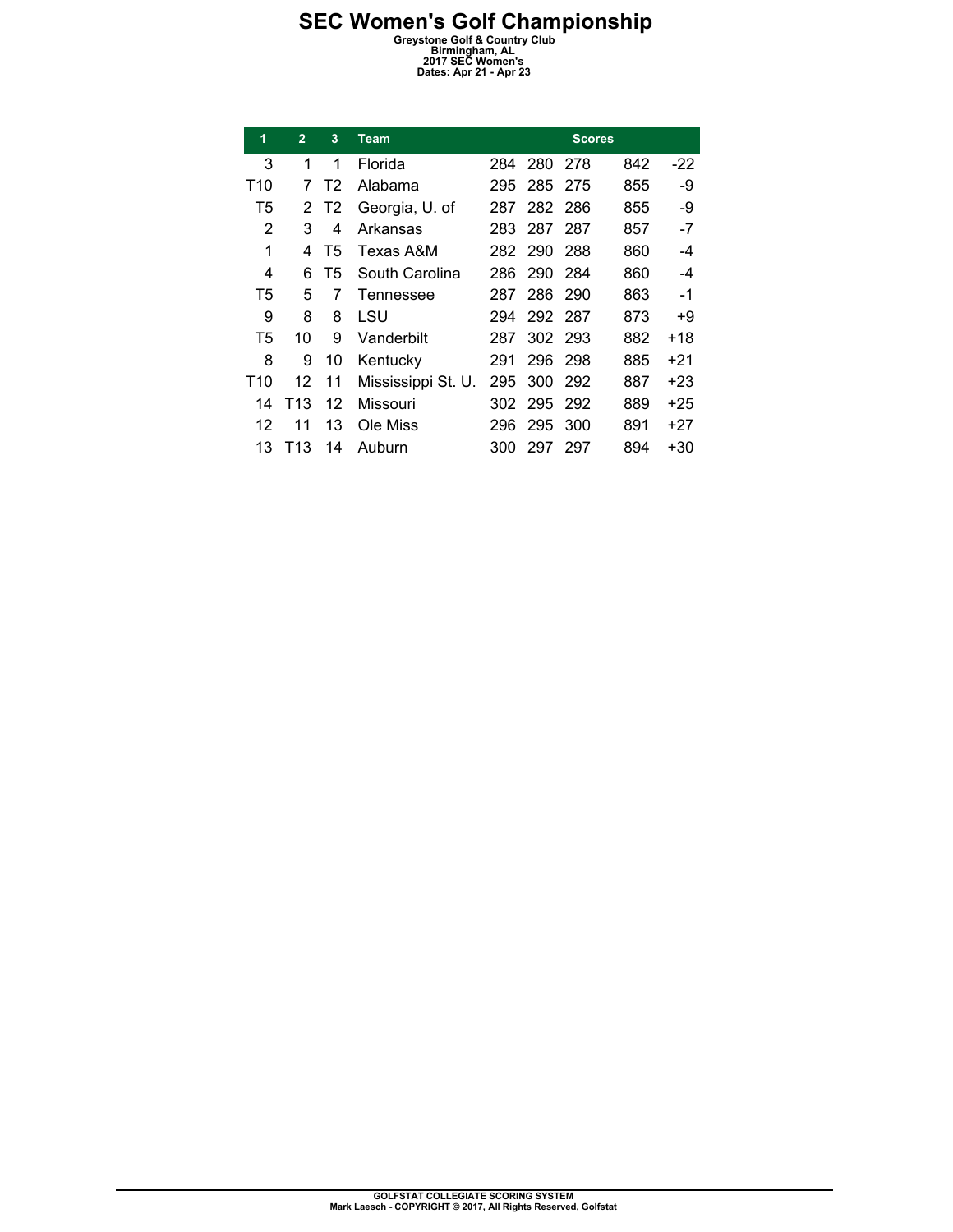| <b>Start</b>    | <b>Finish</b>   | <b>Player</b>           | Team               |    |    | <b>Scores</b> |     |       |
|-----------------|-----------------|-------------------------|--------------------|----|----|---------------|-----|-------|
| T <sub>3</sub>  | 1               | Katelyn Dambaugh        | South Carolina     | 68 | 70 | 66            | 204 | $-12$ |
| 1               | 2               | Harang Lee              | Georgia, U. of     | 69 | 67 | 69            | 205 | $-11$ |
| T <sub>11</sub> | 3               | Kelly Grassel           | Florida            | 71 | 72 | 65            | 208 | $-8$  |
| T <sub>3</sub>  | 4               | <b>Maria Torres</b>     | Florida            | 70 | 68 | 71            | 209 | $-7$  |
| T <sub>23</sub> | T <sub>5</sub>  | Cheyenne Knight         | Alabama            | 75 | 70 | 66            | 211 | $-5$  |
| T <sub>5</sub>  | T <sub>5</sub>  | Maddie Szeryk           | Texas A&M          | 69 | 71 | 71            | 211 | $-5$  |
| 9               | T7              | Kristen Gillman         | Alabama            | 72 | 69 | 71            | 212 | $-4$  |
| T <sub>11</sub> | T7              | Micheala Williams       | <b>Tennessee</b>   | 71 | 72 | 69            | 212 | $-4$  |
| T <sub>11</sub> | T7              | Kaylee Benton           | Arkansas           | 73 | 70 | 69            | 212 | $-4$  |
| T <sub>5</sub>  | T7              | Alana Uriell            | Arkansas           | 68 | 72 | 72            | 212 | $-4$  |
| T <sub>5</sub>  | T7              | <b>Taylor Tomlinson</b> | Florida            | 72 | 68 | 72            | 212 | $-4$  |
| T <sub>11</sub> | T7              | <b>Jillian Hollis</b>   | Georgia, U. of     | 72 | 71 | 69            | 212 | $-4$  |
| T <sub>28</sub> | T <sub>13</sub> | Lauren Stephenson       | Alabama            | 74 | 72 | 67            | 213 | $-3$  |
| T <sub>23</sub> | T <sub>13</sub> | <b>Caroline Nistrup</b> | LSU                | 73 | 72 | 68            | 213 | $-3$  |
| 10              | T <sub>13</sub> | Bianca Fabrizio         | Texas A&M          | 70 | 72 | 71            | 213 | $-3$  |
| T <sub>11</sub> | T <sub>13</sub> | Karolina Vlckova        | Florida            | 71 | 72 | 70            | 213 | $-3$  |
| T20             | T17             | Jess Yuen               | Missouri           | 76 | 68 | 70            | 214 | $-2$  |
| T <sub>11</sub> | T <sub>17</sub> | <b>Grace Rose</b>       | Kentucky           | 70 | 73 | 71            | 214 | $-2$  |
| T <sub>5</sub>  | T <sub>17</sub> | Alexandra Farnsworth    | Vanderbilt         | 68 | 72 | 74            | 214 | $-2$  |
| T11             | T <sub>17</sub> | Kathleen Gallagher      | LSU                | 73 | 70 | 71            | 214 | $-2$  |
| 2               | T <sub>17</sub> | Anna Newell             | <b>Tennessee</b>   | 69 | 68 | 77            | 214 | $-2$  |
| T20             | T <sub>22</sub> | Cara Gorlei             | Arkansas           | 71 | 73 | 72            | 216 | E     |
| T <sub>23</sub> | T <sub>22</sub> | Thanya Pattamakijsakul  | Texas A&M          | 72 | 73 | 71            | 216 | E     |
| T11             | 24              | <b>Summar Roachell</b>  | Arkansas           | 71 | 72 | 74            | 217 | $+1$  |
| T33             | T <sub>25</sub> | Jessica Peng            | Mississippi St. U. | 72 | 76 | 70            | 218 | $+2$  |
| T40             | T <sub>25</sub> | Ainhoa Olarra           | South Carolina     | 76 | 73 | 69            | 218 | $+2$  |
| T <sub>20</sub> | T <sub>25</sub> | Lucia Polo              | Tennessee          | 71 | 73 | 74            | 218 | $+2$  |
| T40             | T <sub>28</sub> | Abbey Carlson           | Vanderbilt         | 75 | 74 | 70            | 219 | $+3$  |
| T33             | T <sub>28</sub> | Rinko Mitsunaga         | Georgia, U. of     | 76 | 72 | 71            | 219 | $+3$  |
| T40             | T30             | Mia Landegren           | Alabama            | 75 | 74 | 71            | 220 | $+4$  |
| T40             | T30             | <b>Blakesly Warren</b>  | Tennessee          | 76 | 73 | 71            | 220 | $+4$  |
| T <sub>11</sub> | T30             | Ana Pelaez              | South Carolina     | 70 | 73 | 77            | 220 | $+4$  |
| T40             | T <sub>33</sub> | Elena Hualde            | Auburn             | 77 | 72 | 72            | 221 | $+5$  |
| T33             | T33             | Ji Eun Baik             | Mississippi St. U. | 73 | 75 | 73            | 221 | $+5$  |
| T33             | T <sub>33</sub> | Lana Hodge              | LSU                | 75 | 73 | 73            | 221 | $+5$  |
| T47             | T36             | Michaela Owen           | Auburn             | 76 | 74 | 72            | 222 | $+6$  |
| T <sub>23</sub> | T36             | Kelli Murphy            | Auburn             | 73 | 72 | 77            | 222 | $+6$  |
| T <sub>28</sub> | T <sub>36</sub> | <b>Marion Veysseyre</b> | South Carolina     | 72 | 74 | 76            | 222 | $+6$  |
| T31             | T <sub>36</sub> | <b>Courtney Dow</b>     | Texas A&M          | 71 | 76 | 75            | 222 | $+6$  |
| T33             | T40             | Maria Toennessen        | Ole Miss           | 74 | 74 | 75            | 223 | $+7$  |
| T33             | T40             | Pi-Lillebi Hermansson   | Ole Miss           | 75 | 73 | 75            | 223 | $+7$  |
| T40             | T42             | Katie Holt              | Mississippi St. U. | 76 | 73 | 75            | 224 | $+8$  |
| T <sub>55</sub> | T42             | Sarah Shipley           | Kentucky           | 75 | 77 | 72            | 224 | $+8$  |
| T <sub>51</sub> | T42             | Jia Xin Yang            | South Carolina     | 77 | 74 | 73            | 224 | $+8$  |
| T <sub>51</sub> | T42             | Marta Perez             | Florida            | 77 | 74 | 73            | 224 | $+8$  |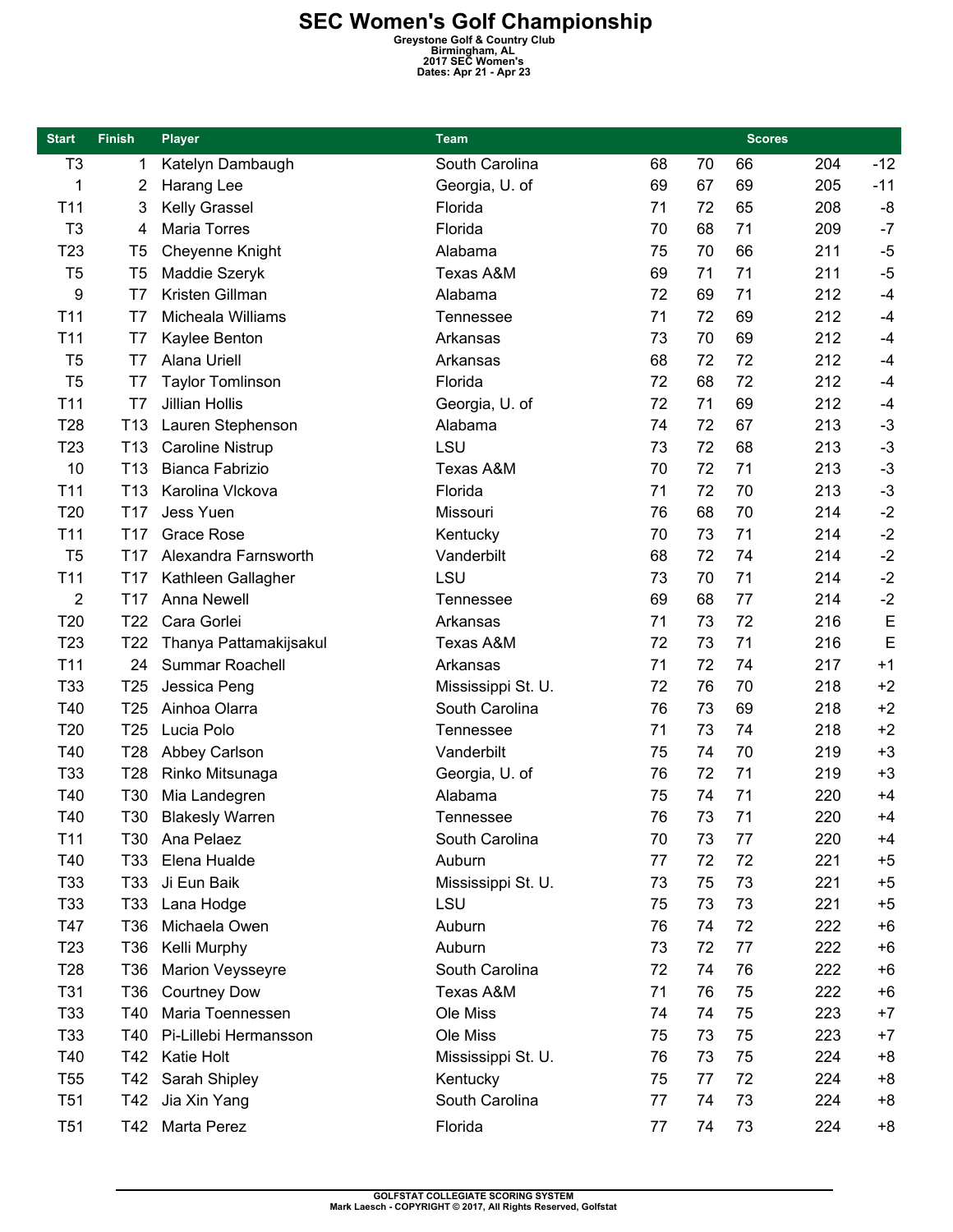| <b>Start</b>    | <b>Finish</b>   | <b>Player</b>          | <b>Team</b>        |    |    | <b>Scores</b> |     |       |
|-----------------|-----------------|------------------------|--------------------|----|----|---------------|-----|-------|
| T <sub>51</sub> | T46             | Clara Young            | Missouri           | 77 | 74 | 74            | 225 | $+9$  |
| T <sub>51</sub> | T46             | Martina Flori          | Ole Miss           | 72 | 79 | 74            | 225 | $+9$  |
| T47             | T46             | Monica Dibildox        | LSU                | 73 | 77 | 75            | 225 | $+9$  |
| T47             | T46             | Andrea Jonama          | Texas A&M          | 76 | 74 | 75            | 225 | $+9$  |
| T <sub>55</sub> | T <sub>50</sub> | <b>Jess Meek</b>       | Missouri           | 74 | 78 | 74            | 226 | $+10$ |
| T47             | T <sub>50</sub> | Josephine Chang        | Kentucky           | 78 | 72 | 76            | 226 | $+10$ |
| T31             | T <sub>50</sub> | Isabelle Johansson     | Kentucky           | 73 | 74 | 79            | 226 | $+10$ |
| T61             | <b>T50</b>      | Lakareber Abe          | Alabama            | 74 | 80 | 72            | 226 | $+10$ |
| T40             | <b>T50</b>      | <b>Bailey Tardy</b>    | Georgia, U. of     | 72 | 77 | 77            | 226 | $+10$ |
| T <sub>28</sub> | T <sub>50</sub> | Mary Ellen Shuman      | Georgia, U. of     | 74 | 72 | 80            | 226 | $+10$ |
| T <sub>23</sub> | <b>T56</b>      | <b>Katy Harris</b>     | Ole Miss           | 76 | 69 | 82            | 227 | $+11$ |
| T33             | <b>T56</b>      | Courtney Zeng          | Vanderbilt         | 70 | 78 | 79            | 227 | $+11$ |
| T61             | 58              | Amanda Kim             | Missouri           | 79 | 75 | 74            | 228 | $+12$ |
| T <sub>59</sub> | T <sub>59</sub> | Emma Allen             | Missouri           | 75 | 78 | 76            | 229 | $+13$ |
| T <sub>59</sub> | T <sub>59</sub> | Kayley Marschke        | Auburn             | 74 | 79 | 76            | 229 | $+13$ |
| T64             | T <sub>59</sub> | <b>Teri Doss</b>       | Mississippi St. U. | 74 | 81 | 74            | 229 | $+13$ |
| T61             | 62              | Ela Grimwood           | Mississippi St. U. | 78 | 76 | 76            | 230 | $+14$ |
| T64             | T63             | <b>Madisen Bentley</b> | Ole Miss           | 75 | 80 | 76            | 231 | $+15$ |
| T64             | T63             | Hannah Pietila         | <b>Tennessee</b>   | 78 | 77 | 76            | 231 | $+15$ |
| T <sub>55</sub> | T63             | Maria Fassi            | Arkansas           | 73 | 79 | 79            | 231 | $+15$ |
| T <sub>55</sub> | 66              | Jordan Chael           | Kentucky           | 73 | 79 | 80            | 232 | $+16$ |
| 67              | 67              | <b>Kate Sborov</b>     | Vanderbilt         | 74 | 82 | 77            | 233 | $+17$ |
| 68              | 68              | <b>Melanie Talbott</b> | Auburn             | 77 | 81 | 77            | 235 | $+19$ |
| 69              | 69              | <b>Sydney Cavin</b>    | LSU                | 80 | 79 | 77            | 236 | $+20$ |
| 70              | 70              | Alison Armstrong       | Vanderbilt         | 89 | 78 | 72            | 239 | $+23$ |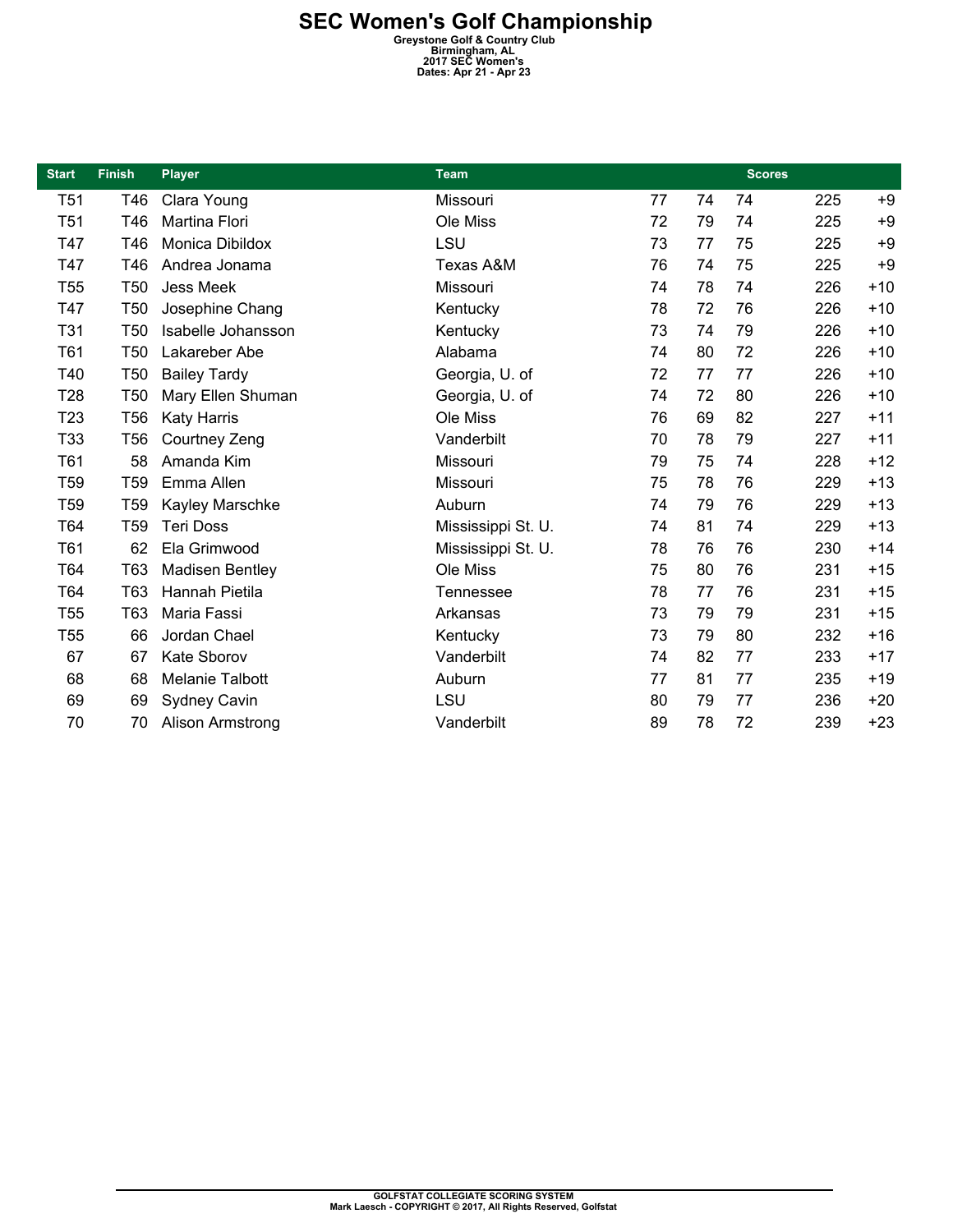### **SEC Women's Golf Championship**

**Greystone Golf & Country Club Birmingham, AL 2017 SEC Women's Dates: Apr 21 - Apr 23** 

#### **Teams with Players - Round 3**

| 1 | Florida              | $-22$ | 284 | 280 | 278 | 842    |
|---|----------------------|-------|-----|-----|-----|--------|
|   | 3 Kelly Grassel      | -8    | 71  | 72  |     | 65 208 |
| 4 | Maria Torres         | $-7$  | 70  | 68  | 71  | 209    |
|   | T7 Taylor Tomlinson  | $-4$  | 72  | 68  |     | 72 212 |
|   | T13 Karolina Vlckova | $-3$  | 71  | 72  |     | 70 213 |
|   | T42 Marta Perez      | $+8$  | 77  | 74  | 73  | 224    |

| Т2  | Alabama               | -9    | 295 | 285 | 275 | 855    |  |
|-----|-----------------------|-------|-----|-----|-----|--------|--|
|     | T5 Cheyenne Knight    | -5    | 75  | 70  |     | 66 211 |  |
| т7  | Kristen Gillman       | $-4$  | 72  | 69  | 71  | 212    |  |
|     | T13 Lauren Stephenson | $-3$  | 74  | 72  | 67  | 213    |  |
| T30 | Mia Landegren         | $+4$  | 75  | 74  | 71  | 220    |  |
| T50 | Lakareber Abe         | $+10$ | 74  | 80  | 72  | 226    |  |

|     | T2 Georgia, U. of   | -9    | 287 | 282 | 286 | 855 |
|-----|---------------------|-------|-----|-----|-----|-----|
|     | 2 Harang Lee        | $-11$ | 69  | 67  | 69  | 205 |
| Τ7  | Jillian Hollis      | $-4$  | 72  | 71  | 69  | 212 |
|     | T28 Rinko Mitsunaga | $+3$  | 76  | 72  | 71  | 219 |
| T50 | <b>Bailey Tardy</b> | $+10$ | 72  | 77  | 77  | 226 |
| T50 | Mary Ellen Shuman   | $+10$ | 74  | 72  | 80  | 226 |

| 4   | <b>Arkansas</b>    | -7    | 283 | 287 | 287 | 857    |
|-----|--------------------|-------|-----|-----|-----|--------|
|     | T7 Kaylee Benton   |       | 73  | 70  |     | 69 212 |
| T7  | Alana Uriell       |       | 68  | 72  |     | 72 212 |
|     | T22 Cara Gorlei    | F     | 71  | 73  |     | 72 216 |
|     | 24 Summar Roachell | $+1$  | 71  | 72  | 74  | 217    |
| T63 | Maria Fassi        | $+15$ | 73  | 79  | 79  | 231    |

|     | Tennessee                  | -1    | 287 | 286 | 290 | 863    |
|-----|----------------------------|-------|-----|-----|-----|--------|
| T7  | Micheala Williams          |       | 71  | 72  | 69  | 212    |
|     | T17 Anna Newell            | $-2$  | 69  | 68  | 77  | 214    |
|     | T <sub>25</sub> Lucia Polo | $+2$  | 71  | 73  |     | 74 218 |
| T30 | <b>Blakesly Warren</b>     | $+4$  | 76  | 73  | 71  | 220    |
| F63 | Hannah Pietila             | $+15$ | 78  | 77  | 76  | 231    |

| 10   | Kentucky            | $+21$ | 291 | 296 | 298 | 885 |
|------|---------------------|-------|-----|-----|-----|-----|
| T17  | Grace Rose          | $-2$  | 70  | 73  | 71  | 214 |
|      | T42 Sarah Shipley   | $+8$  | 75  | 77  | 72  | 224 |
|      | T50 Josephine Chang | $+10$ | 78  | 72  | 76  | 226 |
| T50. | Isabelle Johansson  | $+10$ | 73  | 74  | 79  | 226 |
| 66   | Jordan Chael        | $+16$ | 73  | 79  | 80  | 232 |

| 13 | Ole Miss                  | $+27$ | 296 | 295 | 300 | 891    |
|----|---------------------------|-------|-----|-----|-----|--------|
|    | T40 Maria Toennessen      | $+7$  | 74  | 74  |     | 75 223 |
|    | T40 Pi-Lillebi Hermansson | $+7$  | 75  | 73  |     | 75 223 |
|    | T46 Martina Flori         | $+9$  | 72  | 79  |     | 74 225 |
|    | T56 Katy Harris           | $+11$ | 76  | 69  |     | 82 227 |
|    | T63 Madisen Bentley       | $+15$ | 75  | 80  | 76  | 231    |

| Т5   | <b>Texas A&amp;M</b>       | -4   | 282 | 290 | 288 | 860 |
|------|----------------------------|------|-----|-----|-----|-----|
|      | T5 Maddie Szeryk           | -5   | 69  | 71  |     | 211 |
| T13  | Bianca Fabrizio            | -3   | 70  | 72  |     | 213 |
|      | T22 Thanya Pattamakijsakul | F    | 72  | 73  | 71  | 216 |
| T36  | Courtney Dow               | $+6$ | 71  | 76  | 75  | 222 |
| T46. | Andrea Jonama              | $+9$ | 76  | 74  | 75  | 225 |
|      |                            |      |     |     |     |     |

| 8    | LSU                    | +9    | 294 | 292 | 287 | 873 |
|------|------------------------|-------|-----|-----|-----|-----|
|      | T13 Caroline Nistrup   | -3    | 73  | 72  | 68  | 213 |
|      | T17 Kathleen Gallagher | $-2$  | 73  | 70  | 71  | 214 |
| T33  | Lana Hodge             | $+5$  | 75  | 73  | 73  | 221 |
| T46. | Monica Dibildox        | $+9$  | 73  | 77  | 75  | 225 |
| 69   | Sydney Cavin           | $+20$ | 80  | 79  |     | 236 |

| 11   | Mississippi St. U. | $+23$ | 295 | 300 | 292 | 887    |
|------|--------------------|-------|-----|-----|-----|--------|
|      | T25 Jessica Peng   | $+2$  | 72  | 76  | 70. | 218    |
|      | T33 Ji Fun Baik    | $+5$  | 73  | 75  |     | 73 221 |
|      | T42 Katie Holt     | $+8$  | 76  | 73  |     | 75 224 |
| T59. | Teri Doss          | $+13$ | 74  | 81  | 74  | 229    |
|      | 62 Fla Grimwood    | $+14$ | 78  | 76  | 76  | 230    |

| T5. | <b>South Carolina</b> |       | 286 | 290 | 284 | 860 |
|-----|-----------------------|-------|-----|-----|-----|-----|
|     | 1 Katelyn Dambaugh    | $-12$ | 68  | 70  | 66  | 204 |
|     | T25 Ainhoa Olarra     | $+2$  | 76  | 73  | 69  | 218 |
|     | T30 Ana Pelaez        | $+4$  | 70  | 73  | 77  | 220 |
|     | T36 Marion Veysseyre  | $+6$  | 72  | 74  | 76. | 222 |
|     | T42 Jia Xin Yang      | $+8$  | 77  | 74  |     | 224 |

| 9    | Vanderbilt           | $+18$ | 287 | 302 | 293 | 882 |
|------|----------------------|-------|-----|-----|-----|-----|
| T17  | Alexandra Farnsworth | $-2$  | 68  | 72  | 74  | 214 |
| T28  | Abbey Carlson        | $+3$  | 75  | 74  | 70  | 219 |
| T56. | Courtney Zeng        | $+11$ | 70  | 78  | 79  | 227 |
|      | Kate Shorov          | $+17$ | 74  | 82  |     | 233 |
| 70   | Alison Armstrong     | $+23$ | 89  | 78  |     | 239 |

| 12  | <b>Missouri</b> | $+25$ | 302 | 295 | 292 | 889 |
|-----|-----------------|-------|-----|-----|-----|-----|
| T17 | Jess Yuen       | $-2$  | 76  | 68  | 70  | 214 |
|     | T46 Clara Young | $+9$  | 77  | 74  | 74  | 225 |
| T50 | Jess Meek       | $+10$ | 74  | 78  | 74  | 226 |
| 58  | Amanda Kim      | $+12$ | 79  | 75  | 74  | 228 |
| T59 | Emma Allen      | $+13$ | 75  | 78  | 76  | 229 |

|     | 14 Auburn           | $+30$ | 300 | 297 | 297 | 894    |
|-----|---------------------|-------|-----|-----|-----|--------|
|     | T33 Elena Hualde    | $+5$  | 77  | 72  | 72  | 221    |
| T36 | Michaela Owen       | $+6$  | 76  | 74  |     | 72 222 |
|     | T36 Kelli Murphy    | $+6$  | 73  | 72  | 77  | 222    |
|     | T59 Kayley Marschke | $+13$ | 74  | 79  | 76  | 229    |
| 68  | Melanie Talbott     | $+19$ | 77  | 81  |     | 235    |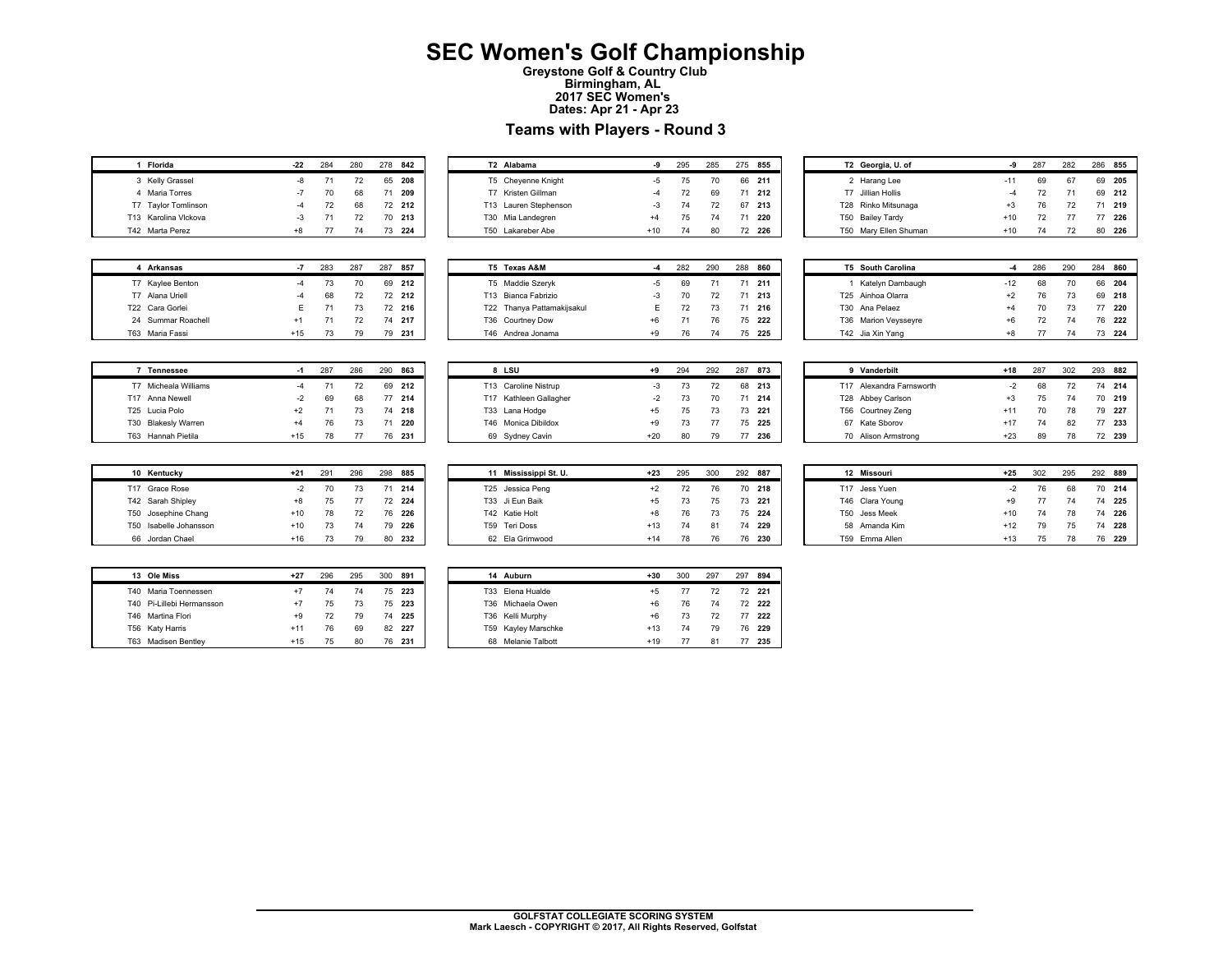|                    | <b>Par 3 Scoring</b> |      |      |   |                             | <b>Par 4 Scoring</b> |      | <b>Par 5 Scoring</b> |                          |             |            |          |
|--------------------|----------------------|------|------|---|-----------------------------|----------------------|------|----------------------|--------------------------|-------------|------------|----------|
| A. Farnsworth      | Vanderbilt           | 2.83 | $-2$ |   | C. Nistrup                  | $\overline{LSU}$     | 3.80 | $-6$                 | L. Stephenson            | Alabama     | 4.17       | $-10$    |
| L. Hodge           | LSU                  | 2.83 | $-2$ |   | K. Dambaugh                 | S Carolina           | 3.83 | $-5$                 | H. Lee                   | Georgia     | 4.33       | $-8$     |
| K. Gallagher       | LSU                  | 2.83 | $-2$ |   | J. Hollis                   | Georgia              | 3.83 | $-5$                 | K. Vlckova               | Florida     | 4.50       | $-6$     |
| K. Benton          | Arkansas             | 2.83 | $-2$ |   | C. Knight                   | Alabama              | 3.87 | $-4$                 | <b>B.</b> Fabrizio       | TAMU        | 4.50       | $-6$     |
| L. Stephenson      | Alabama              | 2.92 | $-1$ |   | J. Yuen                     | Missouri             | 3.87 | $-4$                 | J. Meek                  | Missouri    | 4.50       | $-6$     |
| R. Mitsunaga       | Georgia              | 2.92 | $-1$ |   | K. Benton                   | Arkansas             | 3.87 | $-4$                 | L. Polo                  | Tenn        | 4.50       | $-6$     |
| H. Lee             | Georgia              | 2.92 | $-1$ |   | G. Rose                     | Kentucky             | 3.87 | $-4$                 | <b>B.</b> Warren         | Tenn        | 4.50       | $-6$     |
| M. Landegren       | Alabama              | 2.92 | $-1$ |   | K. Grassel                  | Florida              | 3.87 | $-4$                 | K. Dambaugh              | S Carolina  | 4.50       | $-6$     |
| K. Dambaugh        | S Carolina           | 2.92 | $-1$ |   | M. Torres                   | Florida              | 3.87 | $-4$                 | K. Grassel               | Florida     | 4.58       | $-5$     |
| A. Newell          | Tenn                 | 3.00 | E    |   | A. Uriell                   | Arkansas             | 3.90 | $-3$                 | M. Szeryk                | <b>TAMU</b> | 4.58       | $-5$     |
| <b>B.</b> Warren   | Tenn                 | 3.00 | E    |   | M. Szeryk                   | <b>TAMU</b>          | 3.93 | $-2$                 | M. Torres                | Florida     | 4.58       | $-5$     |
| <b>B.</b> Fabrizio | <b>TAMU</b>          | 3.00 | E    |   | T. Tomlinson                | Florida              | 3.93 | $-2$                 | S. Roachell              | Arkansas    | 4.67       | $-4$     |
| C. Gorlei          | Arkansas             | 3.00 | E    |   | H. Lee                      | Georgia              | 3.93 | $-2$                 | A. Newell                | Tenn        | 4.67       | $-4$     |
| E. Hualde          | Auburn               | 3.00 | E    |   | M. Williams                 | Tenn                 | 3.93 | $-2$                 | K. Gillman               | Alabama     | 4.67       | $-4$     |
| M. Williams        | Tenn                 | 3.00 | E    |   | K. Gillman                  | Alabama              | 3.97 | $-1$                 | K. Gallagher             | LSU         | 4.67       | $-4$     |
| P. Hermansson      | Ole Miss             | 3.00 | E    |   | A. Carlson                  | Vanderbilt           | 4.00 | E                    | C. Knight                | Alabama     | 4.67       | $-4$     |
| K. Gillman         | Alabama              | 3.08 | $+1$ |   | C. Gorlei                   | Arkansas             | 4.03 | $+1$                 | M. Veysseyre             | S Carolina  | 4.67       | $-4$     |
| J. Chang           | Kentucky             | 3.08 | $+1$ |   | T. Pattamakijsakul          | <b>TAMU</b>          | 4.03 | $+1$                 | A. Farnsworth            | Vanderbilt  | 4.75       | $-3$     |
| S. Shipley         | Kentucky             | 3.08 | $+1$ |   | K. Vickova                  | Florida              | 4.07 | $+2$                 | A. Pelaez                | S Carolina  | 4.75       | $-3$     |
| M. Flori           | Ole Miss             | 3.08 | $+1$ |   | A. Newell                   | Tenn                 | 4.07 | $+2$                 | M. Perez                 | Florida     | 4.75       | $-3$     |
| T. Pattamakijsakul | <b>TAMU</b>          | 3.08 | $+1$ |   | A. Olarra                   | S Carolina           | 4.07 | $+2$                 | J. Yang                  | S Carolina  | 4.75       | $-3$     |
| K. Vlckova         | Florida              | 3.08 | $+1$ |   | K. Harris                   | Ole Miss             | 4.07 | $+2$                 | T. Tomlinson             | Florida     | 4.75       | $-3$     |
|                    |                      |      |      |   |                             |                      |      |                      |                          |             |            |          |
|                    | <b>Eagles</b>        |      |      |   |                             | <b>Birdies</b>       |      |                      |                          | Pars        |            |          |
| H. Lee             | Georgia              |      |      | 2 | L. Stephenson               | Alabama              |      | 17                   | S. Shipley               | Kentucky    |            | 43       |
| L. Polo            | Tenn                 |      |      | 1 | J. Yuen                     | Missouri             |      | 14                   | T. Tomlinson             | Florida     |            | 42       |
| J. Meek            | Missouri             |      |      | 1 | K. Dambaugh                 | S Carolina           |      | 13                   | A. Farnsworth            |             | Vanderbilt | 42       |
| K. Dambaugh        | S Carolina           |      |      | 1 | M. Szervk                   | <b>TAMU</b>          |      | 13                   | T. Pattamakijsakul       | <b>TAMU</b> |            | 41       |
| A. Newell          | Tenn                 |      |      | 1 | K. Grassel                  | Florida              |      | 13                   | C. Gorlei                | Arkansas    |            | 41       |
| K. Gallagher       | LSU                  |      |      | 1 | A. Uriell                   | Arkansas             |      | 12                   | J. Hollis                | Georgia     |            | 40       |
| M. Fassi           | Arkansas             |      |      | 1 | M. Torres                   | Florida              |      | 12                   | M. Perez                 | Florida     |            | 40       |
| L. Stephenson      | Alabama              |      |      | 1 | H. Lee                      | Georgia              |      | 12                   | C. Nistrup               | LSU         |            | 40       |
| K. Gillman         | Alabama              |      |      | 1 | <b>B.</b> Fabrizio          | <b>TAMU</b>          |      | 12                   | J. Baik                  | Miss. St.   |            | 40       |
|                    |                      |      |      |   | K. Benton                   | Arkansas             |      | 12                   | M. Toennessen            | Ole Miss    |            | 39       |
|                    |                      |      |      |   | K. Gillman                  | Alabama              |      | 12                   | S. Roachell              | Arkansas    |            | 39       |
|                    |                      |      |      |   | M. Flori                    | Ole Miss             |      | 12                   | E. Hualde                | Auburn      |            | 39       |
|                    |                      |      |      |   | A. Carlson                  | Vanderbilt           |      | 12                   | C. Zeng                  |             | Vanderbilt | 38       |
|                    |                      |      |      |   | E. Allen                    | Missouri             |      | 11                   | M. Williams              | Tenn        |            | 38       |
|                    |                      |      |      |   | A. Kim                      | Missouri             |      | 11                   | M. Torres                | Florida     |            | 38       |
|                    |                      |      |      |   | C. Young                    | Missouri             |      | 11                   | K. Grassel               | Florida     |            | 37       |
|                    |                      |      |      |   | G. Rose                     | Kentucky             |      | 11                   | K. Dambaugh              |             | S Carolina | 37       |
|                    |                      |      |      |   | C. Knight                   | Alabama              |      | 11                   | C. Knight                | Alabama     |            | 37       |
|                    |                      |      |      |   | K. Vlckova                  | Florida              |      | 11                   | M. Veysseyre             |             | S Carolina | 37       |
|                    |                      |      |      |   | L. Abe                      | Alabama              |      | 10                   | K. Holt                  | Miss. St.   |            | 37       |
|                    |                      |      |      |   | M. Williams<br>R. Mitsunaga | Tenn<br>Georgia      |      | 10<br>10             | K. Gallagher<br>L. Hodge | LSU<br>LSU  |            | 37<br>36 |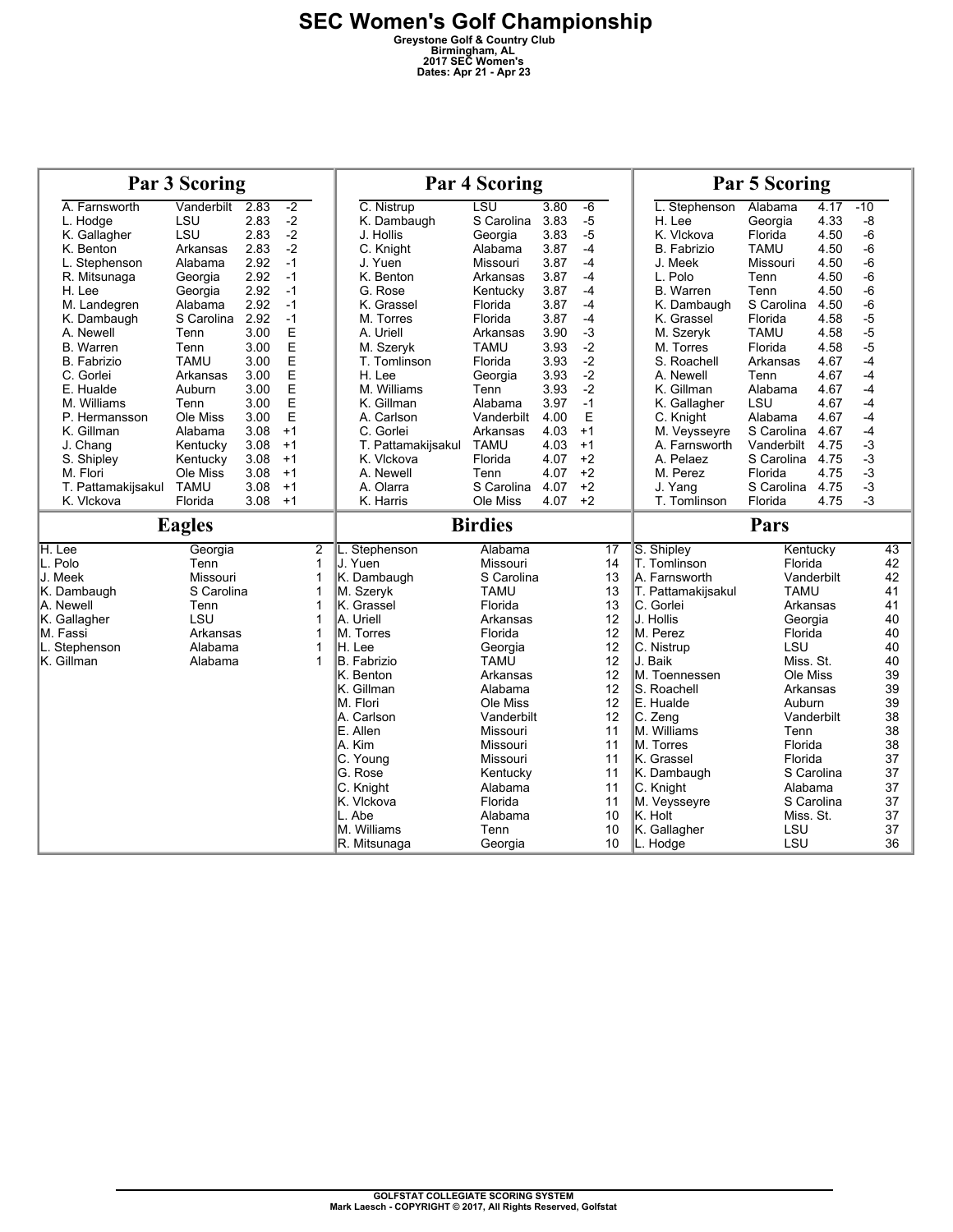### **SEC Women's Golf Championship**<br> **Greystone Golf & Country Club**<br> **2017 SEC Women's**<br> **Dates: Apr 21 - Apr 23**<br>
Dates: Apr 21 - Apr 23

| Average score per round |                                  |                             |                               |  |  |  |  |  |  |  |  |
|-------------------------|----------------------------------|-----------------------------|-------------------------------|--|--|--|--|--|--|--|--|
| <b>Round</b>            | <b>Course</b>                    |                             | Average Score Complete Rounds |  |  |  |  |  |  |  |  |
|                         | 2017 SEC Women's                 | 73.69                       | 70                            |  |  |  |  |  |  |  |  |
| $\mathbf{2}$            | 2017 SEC Women's                 | 73.91                       | 70                            |  |  |  |  |  |  |  |  |
| 3                       | 2017 SEC Women's                 | 73 24                       | 70                            |  |  |  |  |  |  |  |  |
|                         |                                  |                             |                               |  |  |  |  |  |  |  |  |
|                         |                                  | <b>Total Average Scores</b> |                               |  |  |  |  |  |  |  |  |
|                         | 2017 SEC Women's<br>210<br>73.61 |                             |                               |  |  |  |  |  |  |  |  |
|                         |                                  |                             |                               |  |  |  |  |  |  |  |  |

|                |                |       |                 |                |                |     |       | <b>Greystone Golf &amp; Country Club: 2017 SEC Women's</b> |       |                |                         |       |                            |  |
|----------------|----------------|-------|-----------------|----------------|----------------|-----|-------|------------------------------------------------------------|-------|----------------|-------------------------|-------|----------------------------|--|
|                |                |       |                 |                | Round 3        |     |       |                                                            |       | Round 3        |                         |       |                            |  |
| hole           | par            | vards | double<br>eagle | eagle          | birdie         | par | bogey | double<br>bogey                                            | other | hole           | par                     | yards | average<br>relative to par |  |
| 1              | $\overline{4}$ | 380   |                 |                | 5              | 45  | 18    | $\overline{2}$                                             |       | 14             | 4                       | 397   | $+0.43$                    |  |
| $\overline{c}$ | 3              | 150   |                 |                | 6              | 46  | 13    | 4                                                          | 1     | $\overline{2}$ | 3                       | 150   | $+0.26$                    |  |
| 3              | 5              | 484   |                 |                | 17             | 45  | 6     | 1                                                          | 1     | $\mathbf{1}$   | 4                       | 380   | $+0.24$                    |  |
|                |                |       |                 |                |                |     |       |                                                            |       | 10             | $\overline{\mathbf{4}}$ | 373   | $+0.24$                    |  |
| 4              | 4              | 395   |                 |                | 4              | 52  | 13    | $\mathbf{1}$                                               |       | 12             | 4                       | 383   | $+0.19$                    |  |
| 5              | 4              | 361   |                 |                | 9              | 51  | 5     | 5                                                          |       | 17             | 3                       | 168   | $+0.17$                    |  |
| 6              | 5              | 482   |                 |                | 18             | 48  | 3     |                                                            | 1     | $\overline{4}$ | $\overline{\mathbf{4}}$ | 395   | $+0.16$                    |  |
| $\overline{7}$ | 4              | 317   |                 |                | 10             | 47  | 13    |                                                            |       | 13             | 3                       | 168   | $+0.14$                    |  |
| 8              | 3              | 158   |                 |                | 9              | 48  | 11    | $\overline{2}$                                             |       | 8              | 3                       | 158   | $+0.09$                    |  |
| 9              | 4              | 362   |                 |                | 13             | 47  | 10    |                                                            |       | 5              | $\overline{\mathbf{4}}$ | 361   | $+0.09$                    |  |
| 10             | 4              | 373   |                 |                | 7              | 39  | 24    |                                                            |       | $\overline{7}$ | 4                       | 317   | $+0.04$                    |  |
|                |                |       |                 |                |                |     |       |                                                            |       | 15             | $\overline{\mathbf{4}}$ | 365   | $+0.04$                    |  |
| 11             | 5              | 463   |                 | $\overline{2}$ | 32             | 27  | 8     | 1                                                          |       | 18             | 5                       | 459   | $-0.04$                    |  |
| 12             | 4              | 383   |                 |                | 7              | 45  | 16    | 2                                                          |       | 9              | $\overline{\mathbf{4}}$ | 362   | $-0.04$                    |  |
| 13             | 3              | 168   |                 |                | $\overline{7}$ | 46  | 17    |                                                            |       | 3              | 5                       | 484   | $-0.09$                    |  |
| 14             | $\overline{4}$ | 397   |                 |                | 7              | 32  | 25    | 6                                                          |       | 16             | 4                       | 337   | $-0.13$                    |  |
| 15             | $\overline{4}$ | 365   |                 |                | 14             | 43  | 11    | 1                                                          | 1     | 6              | 5                       | 482   | $-0.17$                    |  |
| 16             | 4              | 337   |                 |                | 18             | 43  | 9     |                                                            |       | 11             | 5                       | 463   | $-0.37$                    |  |
| 17             | 3              | 168   |                 |                | 6              | 48  | 14    | $\overline{c}$                                             |       |                |                         |       |                            |  |
| 18             | 5              | 459   |                 | 1              | 16             | 41  | 9     | 3                                                          |       |                |                         |       |                            |  |

| <b>GOLFSTAT COLLEGIATE SCORING SYSTEM</b>                     |
|---------------------------------------------------------------|
|                                                               |
| Mark Laesch - COPYRIGHT © 2017, All Rights Reserved, Golfstat |
|                                                               |
|                                                               |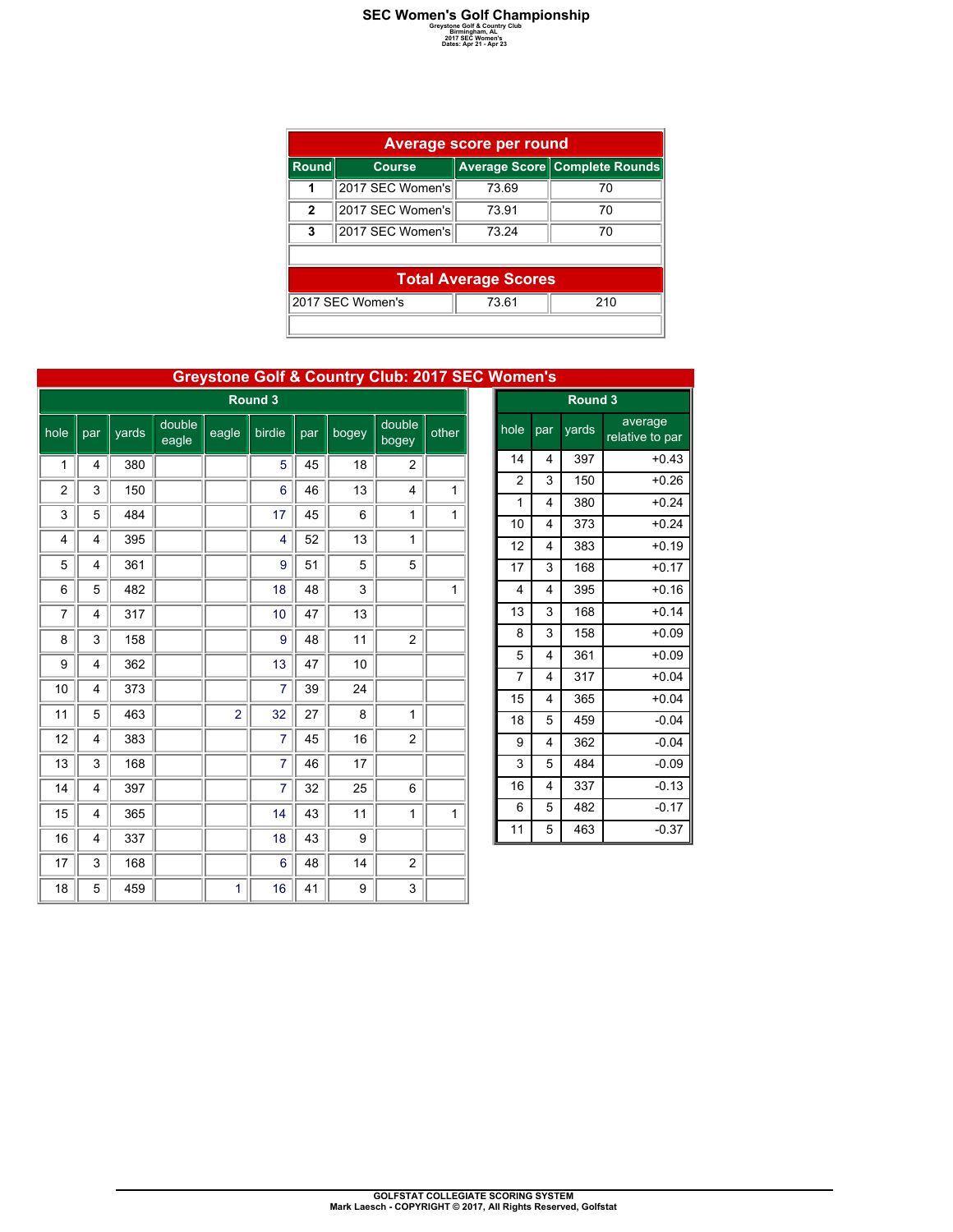### **SEC Women's Golf Championship**<br> **Greystone Golf & Country Club**<br> **2017 SEC Women's**<br> **Dates: Apr 21 - Apr 23**<br>
Dates: Apr 21 - Apr 23

|                |                         | Round 1 |                            |                |                | Round 2 |                            |                |                | Round 3 |                            |
|----------------|-------------------------|---------|----------------------------|----------------|----------------|---------|----------------------------|----------------|----------------|---------|----------------------------|
| l hole         | par                     | vards   | average<br>relative to par | hole           | par            | vards   | average<br>relative to par | hole           | par            | vards   | average<br>relative to par |
| 15             | 4                       | 365     | $+0.41$                    | 15             | $\overline{4}$ | 365     | $+0.47$                    | 14             | 4              | 397     | $+0.43$                    |
| 13             | 3                       | 168     | $+0.36$                    | $\overline{2}$ | 3              | 150     | $+0.44$                    | $\overline{2}$ | 3              | 150     | $+0.26$                    |
| 1              | 4                       | 380     | $+0.33$                    | 1              | 4              | 380     | $+0.40$                    | 10             | 4              | 373     | $+0.24$                    |
| $\overline{2}$ | 3                       | 150     | $+0.29$                    | 13             | 3              | 168     | $+0.24$                    | 1              | $\overline{4}$ | 380     | $+0.24$                    |
| 5              | 4                       | 361     | $+0.20$                    | 14             | $\overline{4}$ | 397     | $+0.24$                    | 12             | 4              | 383     | $+0.19$                    |
| 9              | 4                       | 362     | $+0.20$                    | 12             | 4              | 383     | $+0.23$                    | 17             | 3              | 168     | $+0.17$                    |
| 14             | 4                       | 397     | $+0.20$                    | 4              | 4              | 395     | $+0.16$                    | 4              | 4              | 395     | $+0.16$                    |
| 17             | 3                       | 168     | $+0.19$                    | 5              | $\overline{4}$ | 361     | $+0.09$                    | 13             | 3              | 168     | $+0.14$                    |
| 8              | 3                       | 158     | $+0.16$                    | 18             | 5              | 459     | $+0.09$                    | 8              | 3              | 158     | $+0.09$                    |
| 4              | 4                       | 395     | $+0.07$                    | 17             | 3              | 168     | $+0.07$                    | 5              | 4              | 361     | $+0.09$                    |
| 6              | 5                       | 482     | $+0.00$                    | 10             | 4              | 373     | $+0.06$                    | $\overline{7}$ | 4              | 317     | $+0.04$                    |
| 12             | 4                       | 383     | $+0.00$                    | 9              | 4              | 362     | $+0.04$                    | 15             | 4              | 365     | $+0.04$                    |
| 10             | 4                       | 373     | $-0.01$                    | 8              | 3              | 158     | $-0.03$                    | 18             | 5              | 459     | $-0.04$                    |
| 16             | $\overline{4}$          | 337     | $-0.06$                    | 6              | 5              | 482     | $-0.03$                    | 9              | 4              | 362     | $-0.04$                    |
| 7              | $\overline{\mathbf{4}}$ | 317     | $-0.09$                    | 16             | 4              | 337     | $-0.04$                    | 3              | 5              | 484     | $-0.09$                    |
| 3              | 5                       | 484     | $-0.10$                    | 3              | 5              | 484     | $-0.13$                    | 16             | 4              | 337     | $-0.13$                    |
| 18             | 5                       | 459     | $-0.13$                    | 11             | 5              | 463     | $-0.17$                    | 6              | 5              | 482     | $-0.17$                    |
| 11             | 5                       | 463     | $-0.33$                    | 7              | 4              | 317     | $-0.21$                    | 11             | 5              | 463     | $-0.37$                    |